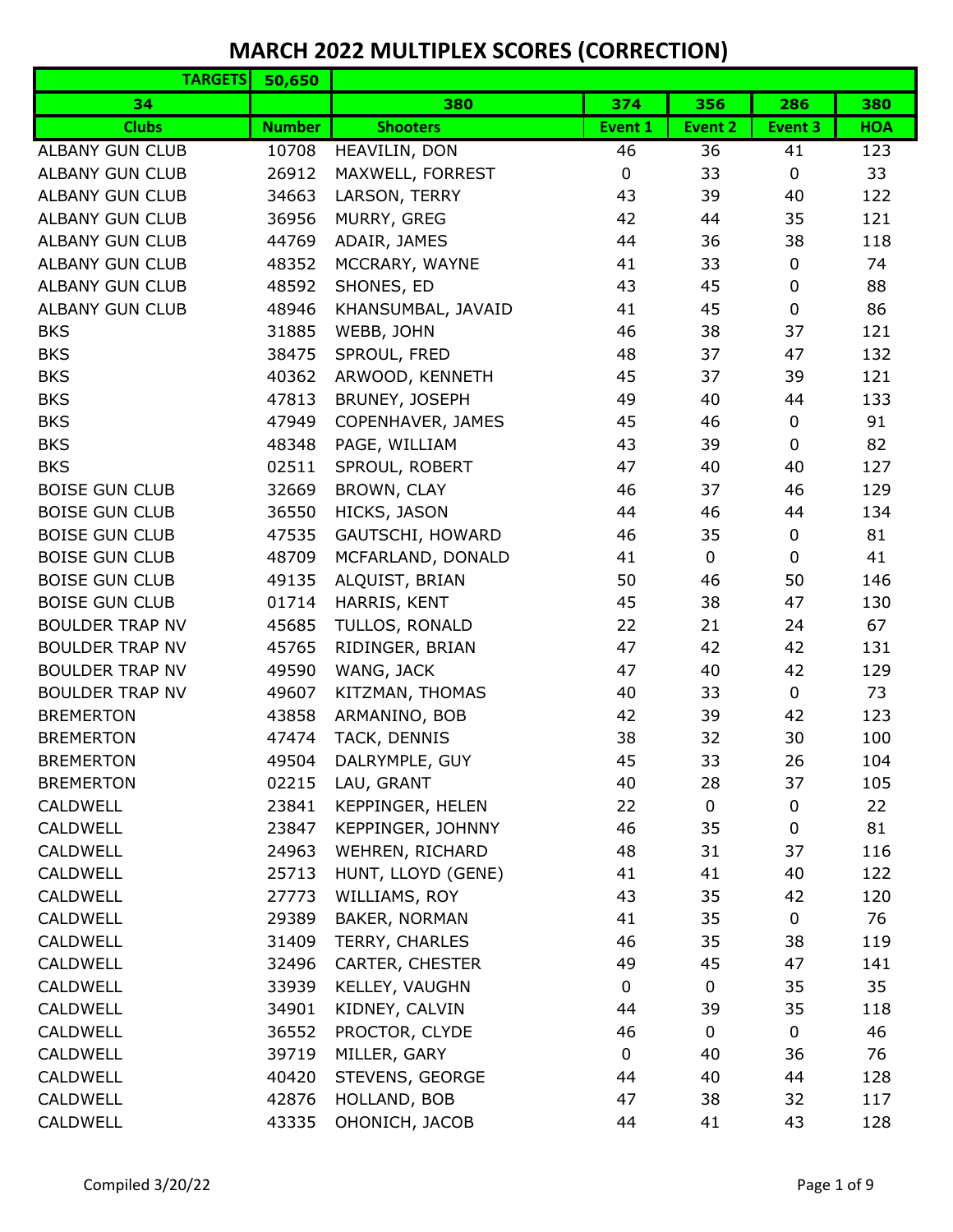| CALDWELL                     | 43773 | OHONICH, HANNAH       | 36          | 31          | 0           | 67  |
|------------------------------|-------|-----------------------|-------------|-------------|-------------|-----|
| CALDWELL                     | 48129 | COLEMAN, JAMES        | 38          | $\mathbf 0$ | 0           | 38  |
| <b>CALDWELL</b>              | 48133 | HARRISON, LEVI        | 44          | 40          | 42          | 126 |
| <b>CALDWELL</b>              | 48277 | SHUYLER, TONY         | 45          | 38          | 39          | 122 |
| <b>CALDWELL</b>              | 48652 | GOLDSMITH, PAUL       | 44          | 38          | 0           | 82  |
| <b>CALDWELL</b>              | 48709 | MCFARLAND, DONALD     | $\mathbf 0$ | 41          | 27          | 68  |
| <b>CENTRAL OKANOGAN</b>      | 47827 | MACAULAY, GORDON      | 43          | 34          | 26          | 103 |
| <b>CENTRAL OKANOGAN</b>      | 47871 | SCOTT, JOHN           | 45          | 39          | 40          | 124 |
| <b>CENTRAL OKANOGAN</b>      | 49581 | HENRY, DWAYNE         | 44          | 40          | 32          | 116 |
| <b>CENTRAL OKANOGAN</b>      | 02037 | REYNOLDS, DON         | 39          | 30          | 28          | 97  |
| <b>CENTRAL OKANOGAN</b>      | 02066 | BARE, PAT             | 33          | 35          | 0           | 68  |
| COWLITZ PUBLIC SHOOTIN       | 45291 | MOORE, PAUL           | 37          | 33          | 0           | 70  |
| COWLITZ PUBLIC SHOOTIN       | 45530 | CRUMRINE, LORAN       | 43          | 40          | 41          | 124 |
| COWLITZ PUBLIC SHOOTIN       | 47219 | PAINTER, ROBERT (BOB) | 48          | 43          | 37          | 128 |
| COWLITZ PUBLIC SHOOTIN       | 47802 | HEITZ, LARRY          | 45          | 39          | 35          | 119 |
| COWLITZ PUBLIC SHOOTIN       | 47803 | MINER, STEVEN         | 35          | 36          | 0           | 71  |
| COWLITZ PUBLIC SHOOTIN       | 47901 | TABOR, JAY            | 37          | 34          | 0           | 71  |
| COWLITZ PUBLIC SHOOTIN       | 48385 | HEITZ, DEE            | 37          | 36          | 0           | 73  |
| COWLITZ PUBLIC SHOOTIN       | 48444 | ERWIN, MARILYN        | 44          | 45          | 25          | 114 |
| COWLITZ PUBLIC SHOOTIN       | 49632 | TREBILCOCK, SCOTT     | 29          | 29          | $\mathbf 0$ | 58  |
| COWLITZ PUBLIC SHOOTIN       | 02491 | VORMESTRAND, EDWARD   | 47          | 43          | 34          | 124 |
| CGC                          | 45164 | HEWETT, JERRY         | 41          | 44          | 39          | 124 |
| CGC                          | 45165 | KENNEDY, JOHN         | 36          | 32          | 27          | 95  |
| CGC                          | 45345 | FALTUS, RON           | 45          | 40          | 32          | 117 |
| CGC                          | 46689 | ADAMS, JIM            | 50          | 44          | 46          | 140 |
| CGC                          | 47473 | HEWETT, CHAD          | 45          | 41          | 37          | 123 |
| CGC                          | 47642 | HELPMAN, JOHN         | 47          | 43          | 48          | 138 |
| CGC                          | 49277 | HARTWIG, DEAN         | 46          | 35          | 36          | 117 |
| DEL NORTE ROD & GUN CL       | 22928 | <b>BUCKLEY, MARK</b>  | 47          | 41          | 0           | 88  |
| DEL NORTE ROD & GUN CL       | 34710 | HOOKER, HERB          | 47          | 39          | 45          | 131 |
| DEL NORTE ROD & GUN CL 38416 |       | HOFFMAN, GRANT (BUD)  | 46          | 44          | 41          | 131 |
| DEL NORTE ROD & GUN CL       | 41616 | ROBERTSON, MAC        | 49          | 39          | 50          | 138 |
| DEL NORTE ROD & GUN CL       | 41771 | ROBERTSON, KAREN      | 44          | 43          | 41          | 128 |
| DEL NORTE ROD & GUN CL       | 43739 | WAKEFIELD, TAMARA     | 48          | 44          | 39          | 131 |
| DEL NORTE ROD & GUN CL       | 44516 | NORD, RANDALL         | 39          | $\mathbf 0$ | 0           | 39  |
| DEL NORTE ROD & GUN CL       | 45808 | SMITH, CHUCK          | 42          | 41          | 0           | 83  |
| DEL NORTE ROD & GUN CL       | 45910 | OLSEN, TOM            | 44          | 36          | 38          | 118 |
| DEL NORTE ROD & GUN CL       | 46432 | SMITH, LYN            | 45          | 43          | 37          | 125 |
| DEL NORTE ROD & GUN CL       | 47774 | FLYNN, JAMES          | 47          | 38          | 44          | 129 |
| DEL NORTE ROD & GUN CL       | 48193 | <b>GREENE, LEE</b>    | 42          | 0           | 0           | 42  |
| EEL RIVER TRAP CLUB          | 20670 | FRUTH, DAVE           | 47          | 42          | 46          | 135 |
| EEL RIVER TRAP CLUB          | 34164 | TOMICH, JOSEPH        | 44          | 30          | 44          | 118 |
| EEL RIVER TRAP CLUB          | 34687 | PAWLUS, ED            | 40          | 37          | 30          | 107 |
| EEL RIVER TRAP CLUB          | 35284 | TRUBY, DANIEL         | 44          | 0           | 0           | 44  |
| EEL RIVER TRAP CLUB          | 02385 | MYERS JR, LELAND      | 38          | 31          | 36          | 105 |
| EL DORADO                    | 13197 | CARSTEN, LARRY        | 47          | 38          | 41          | 126 |
| EL DORADO                    | 13882 | HERRERA, STEVEN       | 45          | 38          | 41          | 124 |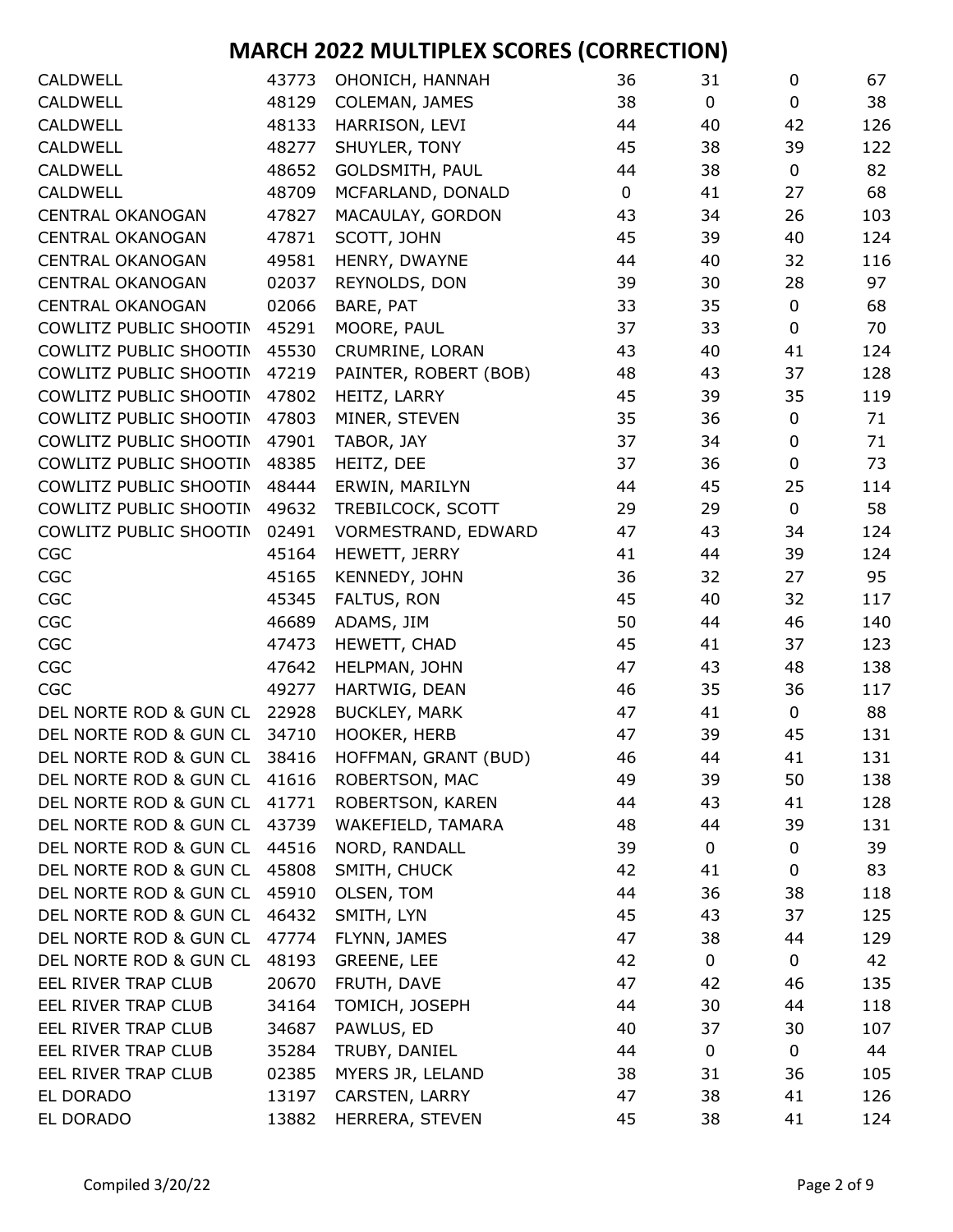| EL DORADO                                  | 40450 | FIRANZI, DON        | 41 | 40          | 36          | 117 |
|--------------------------------------------|-------|---------------------|----|-------------|-------------|-----|
| EL DORADO                                  | 40618 | WERLING, ROBERT     | 43 | 46          | 38          | 127 |
| EL DORADO                                  | 42077 | HERRERA, MATT       | 46 | 46          | 44          | 136 |
| EL DORADO                                  | 42418 | PHILLIPS, DAVID     | 45 | 42          | 41          | 128 |
| EL DORADO                                  | 42600 | MCCORMICK, BRIAN    | 48 | 41          | 42          | 131 |
| EL DORADO                                  | 44181 | COVERT, DANA        | 47 | 41          | $\pmb{0}$   | 88  |
| EL DORADO                                  | 47362 | MARQUEZ, ANITA      | 48 | 41          | 46          | 135 |
| EL DORADO                                  | 47376 | MOORE, MARGARET     | 44 | 34          | $\pmb{0}$   | 78  |
| EL DORADO                                  | 48451 | HARVEY, KEN         | 47 | 43          | 0           | 90  |
| EL DORADO                                  | 48482 | HARVEYJR, WILLIAM   | 43 | 46          | $\mathbf 0$ | 89  |
| EL DORADO                                  | 02121 | HOFFMAN, BILL       | 45 | 41          | 42          | 128 |
| EL DORADO                                  | 02350 | DEVRIES JR, MARTIN  | 48 | 38          | 43          | 129 |
| EL DORADO                                  | 02447 | LEEDY JR, TOM       | 47 | 45          | 43          | 135 |
| EL DORADO                                  | 02515 | HOWARD, LANCE       | 39 | 38          | 30          | 107 |
| <b>FALLON TRAP CLUB</b>                    | 40329 | LOPEZ, DELBERT      | 43 | $\mathbf 0$ | $\pmb{0}$   | 43  |
| <b>FALLON TRAP CLUB</b>                    | 40445 | FRANK, BRETT        | 47 | 0           | 0           | 47  |
| <b>FALLON TRAP CLUB</b>                    | 40447 | MONTANA, STEVEN     | 46 | 37          | 32          | 115 |
| <b>FALLON TRAP CLUB</b>                    | 41033 | PROCKISH, DAN       | 46 | 29          | 37          | 112 |
| <b>FALLON TRAP CLUB</b>                    | 44574 | HOMER, JASON        | 48 | 44          | 40          | 132 |
| <b>FALLON TRAP CLUB</b>                    | 44888 | <b>BUCK, LARRY</b>  | 36 | 27          | $\pmb{0}$   | 63  |
| <b>FALLON TRAP CLUB</b>                    | 45020 | WEBB, COLBY         | 46 | 46          | 38          | 130 |
| <b>FALLON TRAP CLUB</b>                    | 45786 | WEBB, LESTER        | 44 | 40          | 43          | 127 |
| <b>FALLON TRAP CLUB</b>                    | 46327 | PIRKLE, BRODEN      | 44 | 43          | 41          | 128 |
| <b>FALLON TRAP CLUB</b>                    | 47494 | HOMER, JAXON        | 40 | 42          | 36          | 118 |
| <b>FALLON TRAP CLUB</b>                    | 48111 | GIOVANETTI, EVAN    | 42 | 47          | 34          | 123 |
| <b>FALLON TRAP CLUB</b>                    | 48282 | PIRKLE, KENNY       | 48 | 43          | 44          | 135 |
| <b>FALLON TRAP CLUB</b>                    | 49257 | MAIN, DEB           | 39 | 42          | 39          | 120 |
| <b>FALLON TRAP CLUB</b>                    | 02533 | BULLARD JR, RICHARD | 50 | 44          | 45          | 139 |
| HILLSBORO TRAP AND SKE                     | 38767 | MYERS, DARYL        | 49 | 44          | 34          | 127 |
| HILLSBORO TRAP AND SKE                     | 39813 | JULIAN, SCOTT       | 49 | 39          | 39          | 127 |
| HILLSBORO TRAP AND SKE                     | 42676 | HOWELL, JACK        | 35 | 37          | 22          | 94  |
| HILLSBORO TRAP AND SKE 43275 TROUTMAN, TED |       |                     | 48 | 42          | 0           | 90  |
| HILLSBORO TRAP AND SKE 45316               |       | HERB, TREVOR        | 44 | 38          | 31          | 113 |
| HILLSBORO TRAP AND SKE 45728               |       | MERTEN, CHRIS       | 48 | 44          | 0           | 92  |
| HILLSBORO TRAP AND SKE 45972               |       | GARDNER, LARRY      | 44 | 38          | 34          | 116 |
| HILLSBORO TRAP AND SKE 46102               |       | GARDNER, BRAD       | 46 | 43          | 31          | 120 |
| HILLSBORO TRAP AND SKE 47168               |       | HOWELL, WAYNE       | 38 | 35          | 34          | 107 |
| HILLSBORO TRAP AND SKE                     | 47221 | FOWLER, ROB         | 43 | 39          | 0           | 82  |
| HILLSBORO TRAP AND SKE 47809               |       | BOICOFF, TONI       | 39 | 39          | 0           | 78  |
| HILLSBORO TRAP AND SKE 49468               |       | REVEL, DUKE         | 47 | 49          | 42          | 138 |
| HILLSBORO TRAP AND SKE 49602               |       | HEDLIND, DONNIE     | 29 | 11          | 13          | 53  |
| <b>JUNEAU GUN CLUB</b>                     | 38785 | MENZIES, MALCOLM    | 0  | $\mathbf 0$ | 28          | 28  |
| <b>JUNEAU GUN CLUB</b>                     | 41063 | BERTHOLL, WAYNE     | 47 | 42          | 37          | 126 |
| <b>JUNEAU GUN CLUB</b>                     | 41893 | WILSON, FRED        | 41 | 40          | 35          | 116 |
| <b>JUNEAU GUN CLUB</b>                     | 44338 | GODKIN, JERRY       | 49 | 42          | 45          | 136 |
| <b>JUNEAU GUN CLUB</b>                     | 45134 | THOMPSON, MER'CHANT | 48 | 42          | 43          | 133 |
| <b>JUNEAU GUN CLUB</b>                     | 45135 | WINTERS, VICTOR     | 45 | 37          | 36          | 118 |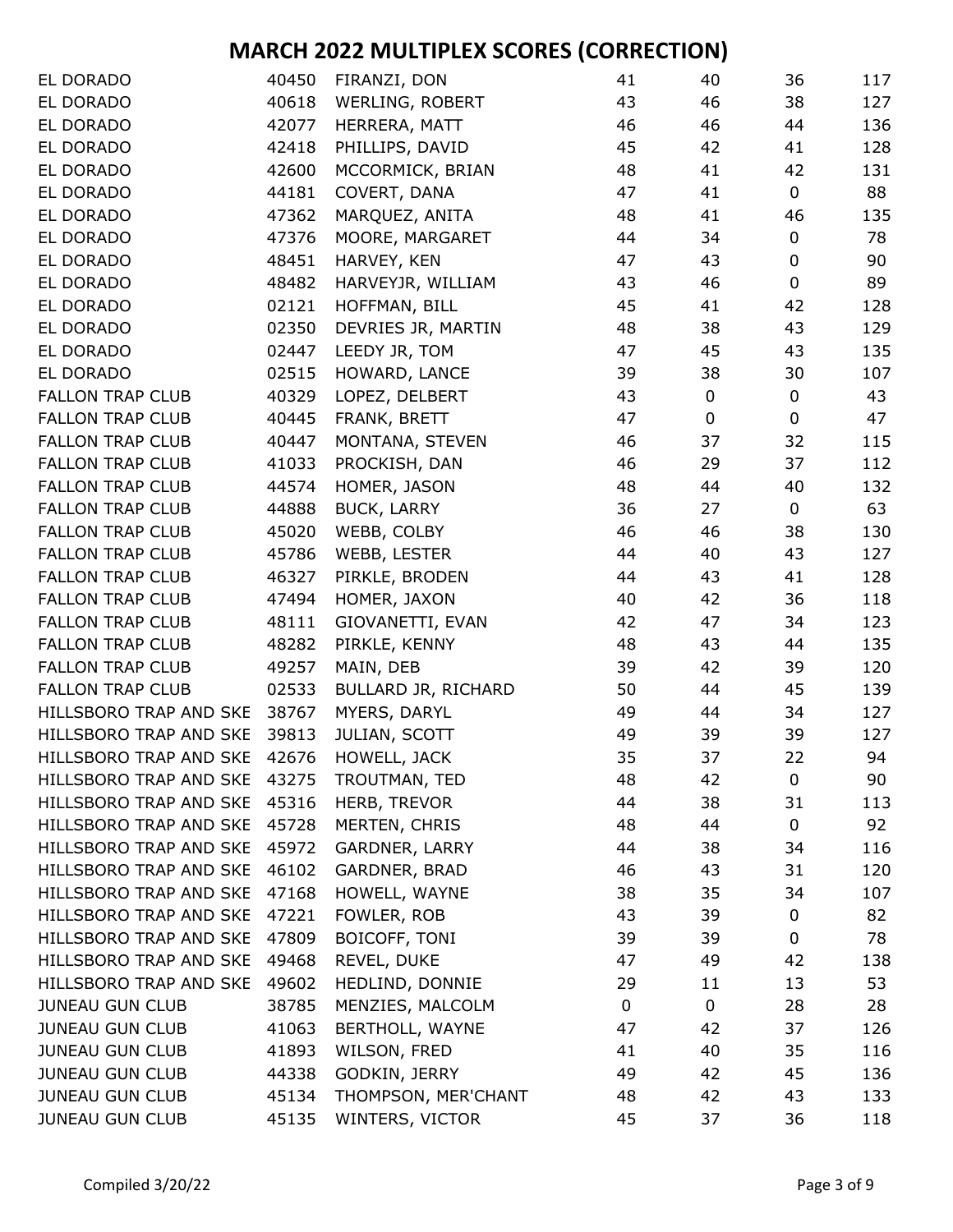| <b>JUNEAU GUN CLUB</b>       | 47226 | KAPPLER, MARK         | 45 | 43 | 41          | 129 |
|------------------------------|-------|-----------------------|----|----|-------------|-----|
| <b>JUNEAU GUN CLUB</b>       | 47872 | MCAULIFFE, SCOTT      | 43 | 41 | 38          | 122 |
| <b>JUNEAU GUN CLUB</b>       | 48031 | MCCAIN, JEFF          | 45 | 43 | $\mathbf 0$ | 88  |
| <b>JUNEAU GUN CLUB</b>       | 48405 | ROSE, WILLIAM         | 47 | 47 | 38          | 132 |
| <b>KENMORE</b>               | 34315 | MUNSON, ED            | 48 | 45 | 47          | 140 |
| <b>KENMORE</b>               | 37963 | MINER, GREGORY        | 49 | 45 | 46          | 140 |
| <b>KENMORE</b>               | 43090 | MYRE, JACOB           | 45 | 35 | 49          | 129 |
| <b>KENMORE</b>               | 43898 | ELLIOTT, DAVID        | 49 | 43 | 40          | 132 |
| <b>KENMORE</b>               | 44968 | CARTMILL, CARY        | 34 | 31 | $\mathbf 0$ | 65  |
| <b>KENMORE</b>               | 45445 | MILLER, SEAN          | 46 | 44 | 41          | 131 |
| <b>KENMORE</b>               | 45446 | MILLER, ROBERT        | 46 | 44 | 44          | 134 |
| <b>KENMORE</b>               | 46931 | BASSETT III, LAWRENCE | 47 | 38 | 38          | 123 |
| <b>KENMORE</b>               | 47481 | HELMKAMP, JACK        | 47 | 47 | 42          | 136 |
| <b>KENMORE</b>               | 47793 | KENT, MICHAEL         | 46 | 44 | 40          | 130 |
| <b>KENMORE</b>               | 48431 | MCMURRAY, MICHAEL     | 47 | 43 | 42          | 132 |
| <b>KENMORE</b>               | 48628 | BACH, MARVIN          | 48 | 40 | 42          | 130 |
| <b>KENMORE</b>               | 49274 | LEWIS, DANIEL         | 42 | 36 | 31          | 109 |
| <b>KENMORE</b>               | 49524 | TOWNE, MASON          | 43 | 36 | 38          | 117 |
| LANGLEY ROD AND GUN CI       | 32123 | ROMAN, MICHAEL        | 42 | 36 | 40          | 118 |
| LANGLEY ROD AND GUN CI       | 35473 | FOOKS, BRIAN          | 46 | 33 | 39          | 118 |
| LANGLEY ROD AND GUN CI       | 39768 | ROSEBOOM, BILL        | 40 | 35 | 41          | 116 |
| LANGLEY ROD AND GUN CI       | 40818 | HAZEN, BRIAN          | 48 | 43 | 48          | 139 |
| LANGLEY ROD AND GUN CI       | 41440 | FONSECA, JOHN         | 45 | 39 | 33          | 117 |
| LANGLEY ROD AND GUN CI       | 42064 | LEUNG, DAVID          | 50 | 32 | 47          | 129 |
| LANGLEY ROD AND GUN CI       | 44437 | RAMSAY, MICHAEL       | 43 | 48 | 44          | 135 |
| LANGLEY ROD AND GUN CI       | 45003 | KAPELUCK, DALE        | 50 | 43 | 44          | 137 |
| LANGLEY ROD AND GUN CI       | 46189 | VERNON, JOHN          | 43 | 34 | 35          | 112 |
| LANGLEY ROD AND GUN CI       | 46190 | MAY, ROD              | 47 | 42 | 45          | 134 |
| LANGLEY ROD AND GUN CI       | 48493 | SINGH, JATINDER       | 45 | 41 | $\mathbf 0$ | 86  |
| LANGLEY ROD AND GUN CI       | 49349 | REMIAS, DUSAN         | 43 | 45 | 40          | 128 |
| LANGLEY ROD AND GUN CI       | 49383 | BATTH, ARJUN          | 49 | 47 | 46          | 142 |
| LANGLEY ROD AND GUN CI 49384 |       | BATTH, PREET          | 47 | 40 | 42          | 129 |
| LANGLEY ROD AND GUN CL 49440 |       | ROUD, SAMUEL          | 40 | 48 | 44          | 132 |
| LANGLEY ROD AND GUN CL       | 49443 | <b>BARTOS, STEVE</b>  | 41 | 39 | 0           | 80  |
| LANGLEY ROD AND GUN CI 01024 |       | WOODS, GARRY          | 44 | 42 | 36          | 122 |
| LANGLEY ROD AND GUN CI       | 02044 | <b>BROTEN, GERALD</b> | 45 | 34 | 40          | 119 |
| LANGLEY ROD AND GUN CI       | 02383 | THOMPSON, KEN         | 47 | 0  | 0           | 47  |
| LANGLEY ROD AND GUN CL       | 02484 | CHAU, PAUL            | 42 | 30 | 39          | 111 |
| LANGLEY ROD AND GUN CI       | 02530 | WHITE, ROBERT         | 47 | 36 | 34          | 117 |
| LANGLEY ROD AND GUN CI       | 02532 | WHITE, JAMIE          | 49 | 42 | 41          | 132 |
| LANGLEY ROD AND GUN CI       | 49719 | ZELMER, STAN          | 36 | 33 | 0           | 69  |
| <b>LCRGC</b>                 | 38082 | SEEVER, KYLE          | 49 | 40 | 46          | 135 |
| <b>LCRGC</b>                 | 38131 | PRICKETT, PAUL        | 42 | 27 | 0           | 69  |
| <b>LCRGC</b>                 | 41422 | DAVIS, LARRY          | 49 | 38 | 42          | 129 |
| <b>LCRGC</b>                 | 42044 | FREEMAN, RICK         | 48 | 39 | 40          | 127 |
| <b>LCRGC</b>                 | 42431 | WINCHELL, CHARLES     | 41 | 40 | 24          | 105 |
| <b>LCRGC</b>                 | 42456 | MALFATTI, NORMAN      | 48 | 29 | 36          | 113 |
|                              |       |                       |    |    |             |     |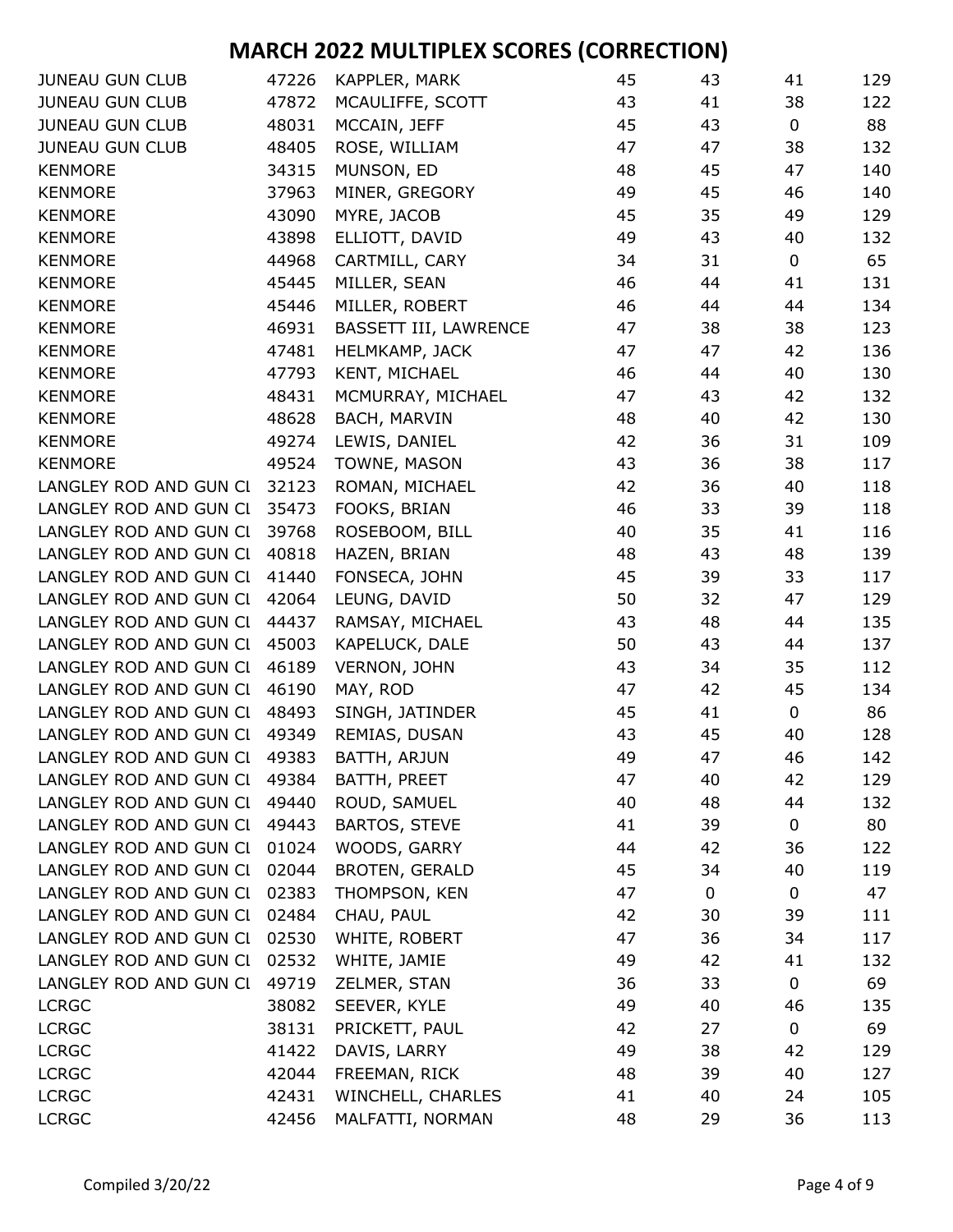| <b>LCRGC</b>                 | 43651 | WINCHELL, ROBERT      | 45 | 39          | 41          | 125 |
|------------------------------|-------|-----------------------|----|-------------|-------------|-----|
| <b>LCRGC</b>                 | 45388 | <b>HOPKINS, TERRY</b> | 40 | 38          | 22          | 100 |
| <b>LCRGC</b>                 | 45543 | SCULLY, ANDY          | 50 | 40          | 37          | 127 |
| <b>LCRGC</b>                 | 46011 | PETERS, KENNETH       | 42 | 41          | 30          | 113 |
| <b>LCRGC</b>                 | 46083 | FORD, MICHAEL         | 42 | 37          | $\mathbf 0$ | 79  |
| <b>LCRGC</b>                 | 01668 | BIRCH, WELDON         | 42 | 33          | 44          | 119 |
| MADRAS ROD GUN CLUB          | 10792 | MCGUIRE, RICHARD      | 42 | 45          | 30          | 117 |
| <b>MADRAS ROD GUN CLUB</b>   | 12278 | BARNETT, GEORGE       | 46 | 36          | 36          | 118 |
| <b>MADRAS ROD GUN CLUB</b>   | 26937 | DICKMAN, MARTIN       | 44 | 44          | $\pmb{0}$   | 88  |
| MADRAS ROD GUN CLUB          | 31959 | BOLTON, WILLIAM       | 45 | 38          | 38          | 121 |
| MADRAS ROD GUN CLUB          | 36831 | CANTRELL, CHET        | 47 | 36          | 35          | 118 |
| MADRAS ROD GUN CLUB          | 37293 | BARNETT, KAREN        | 48 | 42          | 37          | 127 |
| MADRAS ROD GUN CLUB          | 39550 | DRAMEN, MARK          | 45 | 39          | 42          | 126 |
| <b>MADRAS ROD GUN CLUB</b>   | 41602 | CANTRELL, KEVIN       | 47 | 44          | 30          | 121 |
| MADRAS ROD GUN CLUB          | 48293 | RASK, DEAN            | 46 | 43          | 42          | 131 |
| MASON VALLEY GUN CLUB        | 41904 | MILLER, LLOYD (PETE)  | 39 | 39          | $\mathbf 0$ | 78  |
| <b>MASON VALLEY GUN CLUB</b> | 42403 | VANPATTEN, CODY       | 50 | 31          | 48          | 129 |
| <b>MASON VALLEY GUN CLUB</b> | 43095 | GILBREATH, PHIL       | 42 | $\mathbf 0$ | 36          | 78  |
| <b>MASON VALLEY GUN CLUB</b> | 43767 | EVASOVIC, JOHN        | 43 | 40          | 0           | 83  |
| <b>MASON VALLEY GUN CLUB</b> | 47074 | STOFFER, JEFFREY      | 46 | 45          | 42          | 133 |
| MASON VALLEY GUN CLUB        | 02490 | GOODWILL, DICK        | 43 | 31          | 43          | 117 |
| <b>MEDFORD</b>               | 11918 | SAUER, WILLIAM        | 49 | 36          | 45          | 130 |
| <b>MEDFORD</b>               | 37899 | WORTHING, DAVID       | 41 | 42          | 42          | 125 |
| <b>MEDFORD</b>               | 46823 | DUCHARME III, PETER   | 45 | 40          | $\mathbf 0$ | 85  |
| <b>MEDFORD</b>               | 01630 | MANN, MIKE            | 48 | 43          | 44          | 135 |
| NANAIMO                      | 21619 | WEBBER, DARRYL        | 47 | 35          | 42          | 124 |
| NANAIMO                      | 40657 | JONES, RON            | 48 | 45          | 32          | 125 |
| NANAIMO                      | 41682 | <b>BROOKS, GORDON</b> | 43 | 39          | 36          | 118 |
| NANAIMO                      | 41683 | <b>BROOKS, SHERRY</b> | 46 | 39          | 29          | 114 |
| NANAIMO                      | 44401 | WEBBER, CHUCK         | 41 | 42          | 36          | 119 |
| NANAIMO                      | 45535 | CURTIS, CLIFF         | 48 | 35          | 36          | 119 |
| NANAIMO                      | 45681 | SAVAGE, TRACY         | 44 | 41          | 32          | 117 |
| NANAIMO                      | 47468 | MCLEOD, HARRY         | 47 | 34          | 40          | 121 |
| NANAIMO                      | 47680 | KNOBLAUCH, GREG       | 29 | 31          | 28          | 88  |
| NANAIMO                      | 47941 | JONES, COLIN          | 41 | 39          | 34          | 114 |
| NANAIMO                      | 47988 | BAKER, GORDON         | 45 | 36          | 39          | 120 |
| NANAIMO                      | 48494 | CAMERON, BRUCE        | 45 | 41          | 35          | 121 |
| NANAIMO                      | 48525 | SAMPSON, KEN          | 39 | 41          | 34          | 114 |
| NANAIMO                      | 49057 | BARBER, GARY          | 39 | 35          | 33          | 107 |
| <b>NEWMAN SWAMP RATS</b>     | 33120 | PUCKETT, JIMMIE       | 49 | 44          | 41          | 134 |
| <b>NEWMAN SWAMP RATS</b>     | 36194 | CLOWDUS, BART         | 48 | 37          | 43          | 128 |
| <b>NEWMAN SWAMP RATS</b>     | 38287 | GRAVES, BOB           | 47 | 34          | 34          | 115 |
| <b>NEWMAN SWAMP RATS</b>     | 40736 | ELDREDGE, IRV         | 46 | 30          | 41          | 117 |
| <b>NEWMAN SWAMP RATS</b>     | 40739 | KING, DOUGLAS         | 44 | 34          | 40          | 118 |
| <b>NEWMAN SWAMP RATS</b>     | 43518 | FESLER, RON           | 49 | 46          | 38          | 133 |
| <b>NEWMAN SWAMP RATS</b>     | 44499 | AZEVEDO, SHANE        | 37 | 45          | 38          | 120 |
| NEWMAN SWAMP RATS            | 45144 | MORRILL, WAYNE        | 49 | 40          | 38          | 127 |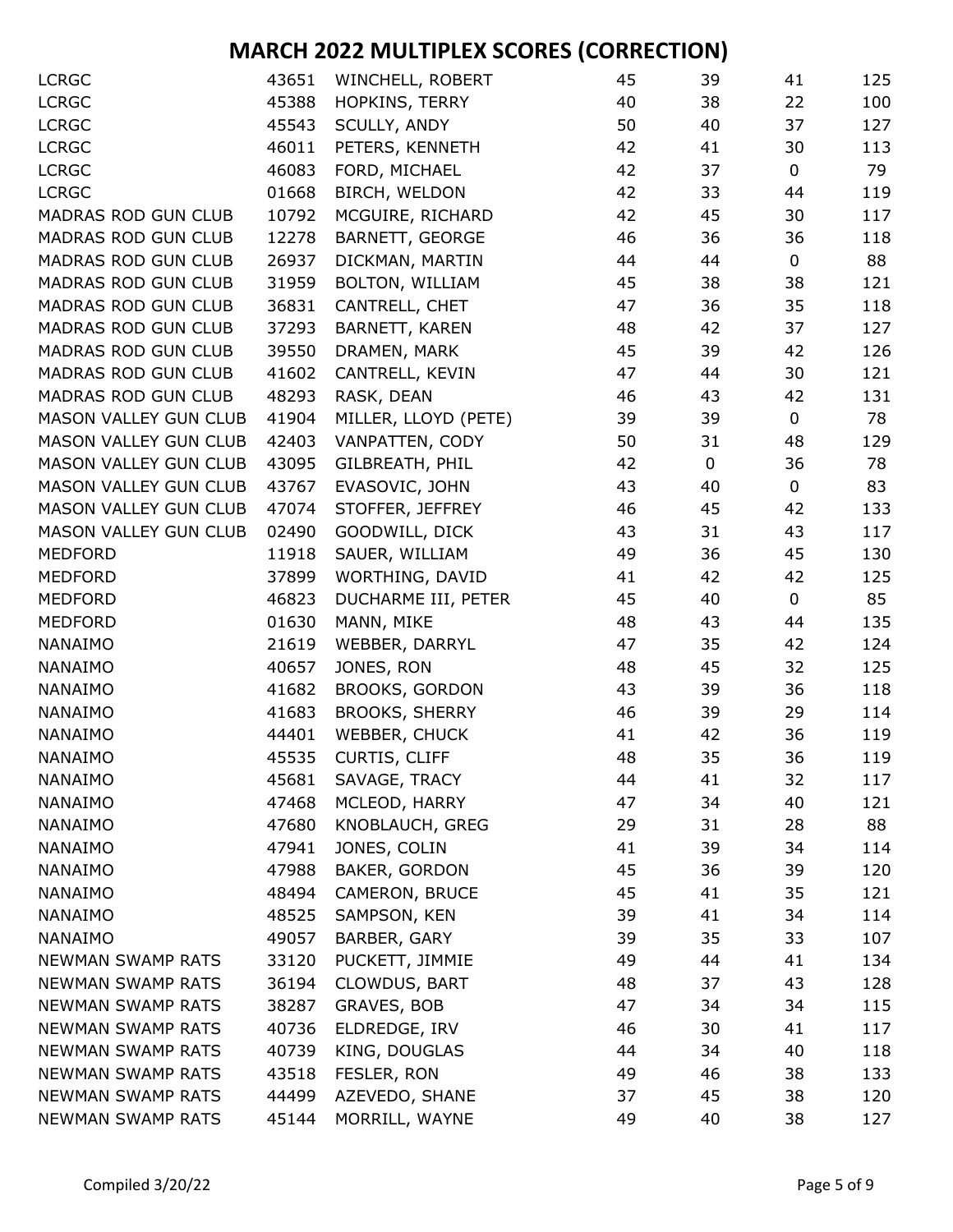| NEWMAN SWAMP RATS        | 45495 | LAYNE, DANNY            | 49 | 40          | 35          | 124 |
|--------------------------|-------|-------------------------|----|-------------|-------------|-----|
| <b>NEWMAN SWAMP RATS</b> | 46153 | BALLARD, JEFF           | 45 | 45          | 45          | 135 |
| <b>NEWMAN SWAMP RATS</b> | 46960 | MALONE, MICHAEL         | 50 | 35          | 43          | 128 |
| <b>NEWMAN SWAMP RATS</b> | 47027 | <b>WEARIN, PAYTON</b>   | 43 | 41          | 48          | 132 |
| NEWMAN SWAMP RATS        | 47862 | GIPSON, JOSEPH          | 47 | 40          | 42          | 129 |
| <b>NEWMAN SWAMP RATS</b> | 47865 | STEMAN, JON             | 48 | 44          | 45          | 137 |
| <b>NEWMAN SWAMP RATS</b> | 48083 | FORSYTHE, DARRELL       | 45 | 42          | 38          | 125 |
| <b>NEWMAN SWAMP RATS</b> | 48226 | LAMB, LOREN             | 48 | 40          | 31          | 119 |
| <b>NEWMAN SWAMP RATS</b> | 48299 | ANDERSEN, ERIC          | 40 | 36          | 38          | 114 |
| <b>NEWMAN SWAMP RATS</b> | 48300 | EBENAL, GREGG           | 48 | 35          | 45          | 128 |
| <b>NEWMAN SWAMP RATS</b> | 48301 | EBENAL, MICHAEL         | 39 | 40          | 39          | 118 |
| <b>NEWMAN SWAMP RATS</b> | 48302 | YOUNG, DAVE             | 45 | 38          | 31          | 114 |
| <b>NEWMAN SWAMP RATS</b> | 48428 | MARGARITE, ROBERT       | 49 | 42          | 46          | 137 |
| <b>NEWMAN SWAMP RATS</b> | 48663 | WADDELL, KEVIN          | 49 | 40          | 43          | 132 |
| <b>NEWMAN SWAMP RATS</b> | 48765 | <b>BLANK, TIM</b>       | 48 | 44          | 33          | 125 |
| <b>NEWMAN SWAMP RATS</b> | 48988 | KARABINIS, DEMITRIOS    | 45 | 44          | 45          | 134 |
| <b>NEWMAN SWAMP RATS</b> | 49106 | HAYES, SASHI            | 38 | 43          | 40          | 121 |
| <b>NEWMAN SWAMP RATS</b> | 49107 | HAYES, FAITH            | 44 | 42          | 29          | 115 |
| <b>NEWMAN SWAMP RATS</b> | 49118 | WILDEMAN, STEVE         | 48 | 42          | 39          | 129 |
| <b>NEWMAN SWAMP RATS</b> | 49268 | PADILLA, CESAR          | 49 | 44          | 34          | 127 |
| <b>NEWMAN SWAMP RATS</b> | 49502 | EVANS, RICHARD          | 21 | 26          | 9           | 56  |
| <b>NEWMAN SWAMP RATS</b> | 49662 | MOORE, RICHARD          | 31 | 31          | 20          | 82  |
| NORTH OKANAGAN - NOTS    | 45240 | GINN, TOM               | 47 | 39          | 46          | 132 |
| NORTH OKANAGAN - NOTS    | 49009 | KUMAR, RAJAN            | 50 | 43          | 46          | 139 |
| NORTH OKANAGAN - NOTS    | 49228 | HARDY, EDWARD           | 47 | 43          | 41          | 131 |
| NORTH OKANAGAN - NOTS    | 01679 | NOER, MIKE              | 47 | 42          | 40          | 129 |
| POCATELLO TRAP CLUB      | 46377 | <b>BRINGHURST, ALEX</b> | 44 | 45          | 44          | 133 |
| POCATELLO TRAP CLUB      | 47912 | TOMLIN, BOB             | 50 | 32          | 43          | 125 |
| POCATELLO TRAP CLUB      | 48528 | JOHNSON, STEVE          | 42 | $\mathbf 0$ | $\mathbf 0$ | 42  |
| PORTLAND GUN CLUB        | 42413 | PETERSON, MARK          | 48 | 36          | 35          | 119 |
| PORTLAND GUN CLUB        | 43954 | GARZA, GARAK            | 48 | 41          | 46          | 135 |
| PORTLAND GUN CLUB        | 46698 | HAGGARD, RANDY          | 46 | 41          | 39          | 126 |
| PORTLAND GUN CLUB        | 46700 | RAYSON, ROBERT          | 45 | 43          | 0           | 88  |
| PORTLAND GUN CLUB        | 47377 | SPENCER, MICHELLE       | 40 | 0           | $\mathbf 0$ | 40  |
| PORTLAND GUN CLUB        | 47772 | BRENNAN, MICHAEL        | 41 | 42          | 0           | 83  |
| PORTLAND GUN CLUB        | 48008 | SCHROEDER, MARK         | 48 | 43          | 45          | 136 |
| PORTLAND GUN CLUB        | 49006 | ERICKSON, CHRISTIAN     | 46 | 46          | 41          | 133 |
| PORTLAND GUN CLUB        | 49392 | WHITE, TYLER            | 44 | 44          | 0           | 88  |
| PORTLAND GUN CLUB        | 00756 | LONGO, TONY             | 43 | 22          | 35          | 100 |
| PORTLAND GUN CLUB        | 02420 | LONGO, AARON            | 42 | 47          | 42          | 131 |
| <b>REDDING</b>           | 26675 | <b>WEATHERBEE, RUSS</b> | 48 | 42          | 46          | 136 |
| <b>REDDING</b>           | 32644 | WARREN, JOHN            | 46 | 44          | 41          | 131 |
| <b>REDDING</b>           | 42545 | HUNT, BOB               | 46 | 45          | 45          | 136 |
| <b>REDDING</b>           | 43529 | HUNT SR, ALLAN          | 47 | 41          | 40          | 128 |
| <b>REDDING</b>           | 44197 | HUNTJR, ALLAN           | 49 | 41          | 46          | 136 |
| <b>REDDING</b>           | 46125 | STETSER, JEREMY         | 49 | 44          | 40          | 133 |
| <b>REDDING</b>           | 48919 | EVANS, KEITH            | 48 | 44          | 45          | 137 |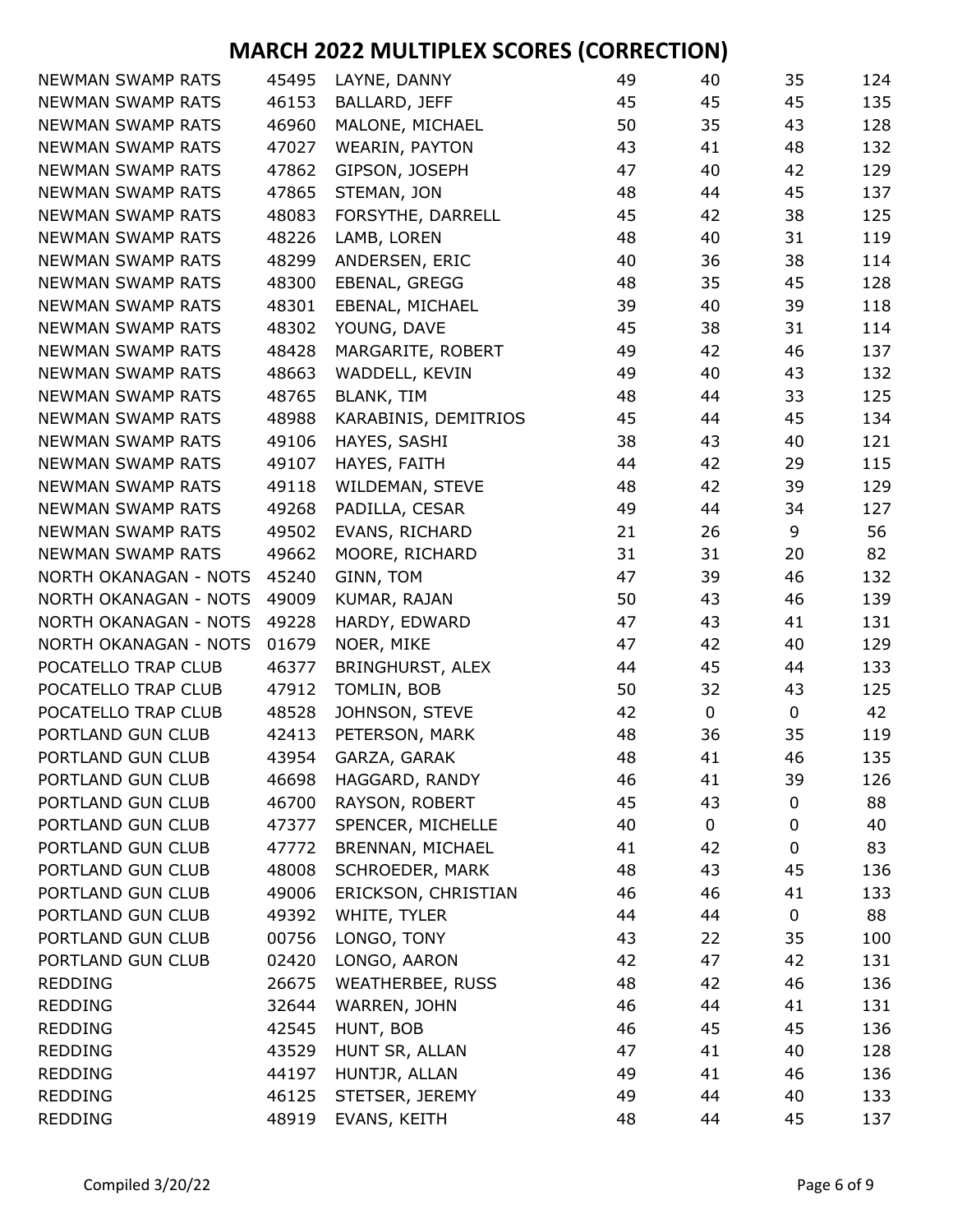| <b>REDDING</b>       | 48989 | EVANS, KATHERINE       | 47 | 44          | 31          | 122 |
|----------------------|-------|------------------------|----|-------------|-------------|-----|
| ROSEBURG ROD AND GUN | 18392 | HEALY, J-MICHAEL       | 44 | 35          | 0           | 79  |
| ROSEBURG ROD AND GUN | 25413 | STEPHENS, JEFF         | 48 | 40          | $\mathbf 0$ | 88  |
| ROSEBURG ROD AND GUN | 29347 | DAMEWOOD, BYRON (ANDY) | 46 | 43          | 34          | 123 |
| ROSEBURG ROD AND GUN | 32046 | SCHINDLER, DAN         | 45 | 41          | 43          | 129 |
| ROSEBURG ROD AND GUN | 34552 | HOGAN, QUENTIN         | 45 | 42          | $\mathbf 0$ | 87  |
| ROSEBURG ROD AND GUN | 35019 | BUMSTEAD, MARTIN       | 43 | 40          | $\mathbf 0$ | 83  |
| ROSEBURG ROD AND GUN | 36167 | DESCH, RUSS            | 42 | 37          | $\mathbf 0$ | 79  |
| ROSEBURG ROD AND GUN | 36249 | LEONE, GREG            | 39 | 36          | $\pmb{0}$   | 75  |
| ROSEBURG ROD AND GUN | 41568 | HILLMICK, RICK         | 45 | 39          | $\mathbf 0$ | 84  |
| ROSEBURG ROD AND GUN | 41681 | BAYLISS, BILL          | 45 | 38          | $\pmb{0}$   | 83  |
| ROSEBURG ROD AND GUN | 42084 | BACKEN, JOHN           | 50 | 44          | 45          | 139 |
| ROSEBURG ROD AND GUN | 44545 | RUSSELL, THOMAS        | 46 | 40          | 36          | 122 |
| ROSEBURG ROD AND GUN | 47479 | MILLER, KEVIN          | 41 | 33          | 0           | 74  |
| ROSEBURG ROD AND GUN | 47480 | MILLER, LESA           | 42 | 42          | 0           | 84  |
| ROSEBURG ROD AND GUN | 48658 | LONG, SAMUEL           | 44 | 40          | 38          | 122 |
| ROSEBURG ROD AND GUN | 49227 | STEPHENS, HUNTER       | 45 | 40          | $\mathbf 0$ | 85  |
| ROSEBURG ROD AND GUN | 01006 | HANDY, DARO            | 47 | 41          | $\pmb{0}$   | 88  |
| ROSEBURG ROD AND GUN | 01669 | LEACH, DEAN            | 44 | 43          | 0           | 87  |
| <b>SOSA</b>          | 23966 | DUNCAN, BLAIR          | 48 | 45          | 45          | 138 |
| <b>SOSA</b>          | 25467 | PEDERSEN, ED           | 45 | $\mathbf 0$ | 45          | 90  |
| <b>SOSA</b>          | 28363 | DARKE, CLIFF           | 45 | 42          | 0           | 87  |
| <b>SOSA</b>          | 30135 | PORTELANCE, JOSEPH     | 47 | 45          | 0           | 92  |
| <b>SOSA</b>          | 44233 | CARLSON, ALLAN         | 47 | 40          | 46          | 133 |
| <b>SOSA</b>          | 45398 | NEUFELD, DAVID         | 44 | 46          | 0           | 90  |
| <b>SOSA</b>          | 47331 | LEAMONT, MICHAEL       | 44 | 42          | 31          | 117 |
| <b>SOSA</b>          | 49694 | BADENHORDT, FREDERICK  | 48 | 41          | 39          | 128 |
| <b>SPRING CREEK</b>  | 44376 | ADAMS, RICH            | 46 | 42          | 43          | 131 |
| <b>SPRING CREEK</b>  | 46904 | MARLEY, CORY           | 46 | 43          | 40          | 129 |
| <b>SPRING CREEK</b>  | 47015 | GANGUET, TIM           | 41 | 39          | 42          | 122 |
| <b>SPRING CREEK</b>  | 47235 | MATYS, GERALD          | 48 | 43          | 43          | 134 |
| SPRING CREEK         | 47333 | COFFIN, MATT           | 45 | 45          | 47          | 137 |
| <b>SPRING CREEK</b>  | 47806 | HIGHLAND, RANDY        | 47 | 42          | 40          | 129 |
| <b>SPRING CREEK</b>  | 48211 | JOHNSON, CHRIS         | 22 | 17          | 15          | 54  |
| <b>SPRING CREEK</b>  | 48291 | PALACIO, JOHN          | 40 | 35          | 30          | 105 |
| <b>SPRING CREEK</b>  | 48535 | WHALEN, BRUCE          | 43 | 40          | 37          | 120 |
| <b>SPRING CREEK</b>  | 48857 | JOHNSON, PIERCE        | 27 | 14          | 3           | 44  |
| <b>WENATCHEE</b>     | 18670 | KELLER, ZACH           | 47 | 39          | 44          | 130 |
| <b>WENATCHEE</b>     | 25619 | MORO, GERALD           | 44 | 39          | 0           | 83  |
| <b>WENATCHEE</b>     | 27093 | STORLIE, JIM           | 46 | 43          | 43          | 132 |
| <b>WENATCHEE</b>     | 28574 | SNITILY, KYLE          | 49 | 37          | 35          | 121 |
| <b>WENATCHEE</b>     | 29397 | DAVIES JR, DAN         | 48 | 29          | 43          | 120 |
| <b>WENATCHEE</b>     | 29425 | SMITH, DALE            | 46 | 43          | 0           | 89  |
| <b>WENATCHEE</b>     | 36948 | LIPPERT, BEN           | 49 | 38          | 39          | 126 |
| <b>WENATCHEE</b>     | 38926 | MAIN, TJ               | 47 | 47          | 50          | 144 |
| <b>WENATCHEE</b>     | 39758 | JAMES, BRIAN           | 46 | 45          | 41          | 132 |
| WENATCHEE            | 41890 | MILLER, DAN            | 44 | 42          | 34          | 120 |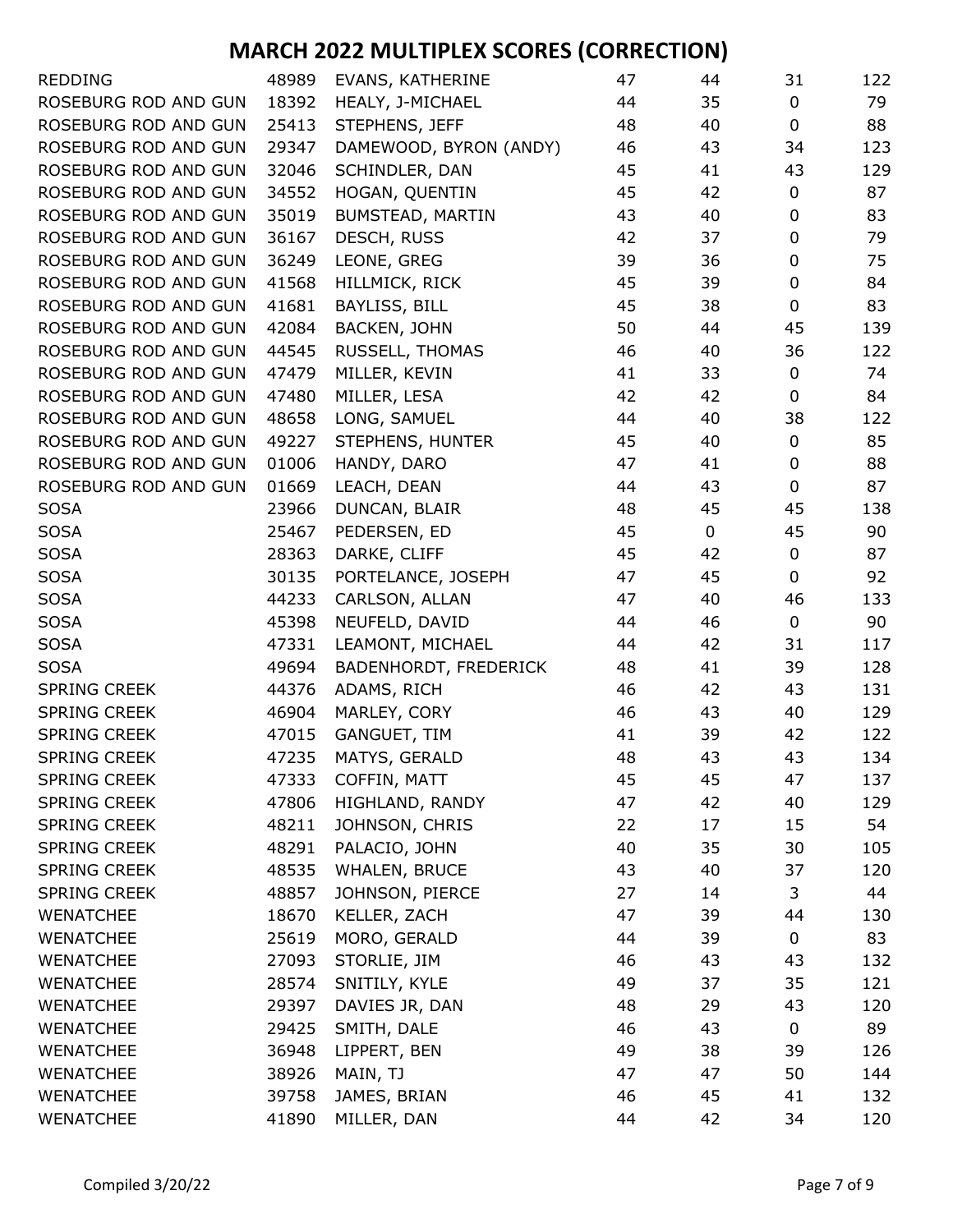| <b>WENATCHEE</b> | 44074 | MAIN, TINA               | 45 | 44          | 46          | 135 |
|------------------|-------|--------------------------|----|-------------|-------------|-----|
| <b>WENATCHEE</b> | 45320 | PEERY, JAMES             | 49 | 44          | 41          | 134 |
| <b>WENATCHEE</b> | 46027 | PEERY, STACY             | 42 | 44          | 39          | 125 |
| <b>WENATCHEE</b> | 46930 | DOWNS, PAUL              | 37 | 37          | $\pmb{0}$   | 74  |
| <b>WENATCHEE</b> | 47327 | MAGNUSSEN, RICHARD       | 48 | 35          | $\mathbf 0$ | 83  |
| <b>WENATCHEE</b> | 47725 | RICH, CHARLES            | 44 | 41          | $\pmb{0}$   | 85  |
| <b>WENATCHEE</b> | 47818 | <b>BRATRUDE, BRUCE</b>   | 45 | 41          | 33          | 119 |
| <b>WENATCHEE</b> | 47932 | RICH, BRAD               | 42 | 46          | $\pmb{0}$   | 88  |
| <b>WENATCHEE</b> | 48649 | NIEMAN, JASON            | 48 | 42          | 43          | 133 |
| <b>WENATCHEE</b> | 49123 | MANN, REBECCA            | 44 | 36          | 34          | 114 |
| <b>WENATCHEE</b> | 49198 | HILL, MICHAEL            | 39 | 38          | 30          | 107 |
| <b>WENATCHEE</b> | 49389 | BRAY, KEEGAN             | 48 | 45          | 39          | 132 |
| <b>WENATCHEE</b> | 49712 | SNELL, BARRETT           | 34 | 29          | 19          | 82  |
| <b>WENATCHEE</b> | 49713 | SNELL, JOE               | 25 | 23          | 25          | 73  |
| <b>WENATCHEE</b> | 02161 | CORNEHL, BRIAN           | 46 | 41          | $\mathbf 0$ | 87  |
| WINNEMUCCA       | 40331 | MCMILLEN, GREG           | 46 | 36          | 36          | 118 |
| WINNEMUCCA       | 41404 | DELONG, TODD             | 47 | 34          | 45          | 126 |
| WINNEMUCCA       | 42384 | <b>BLACK, MIKE</b>       | 36 | $\mathbf 0$ | $\pmb{0}$   | 36  |
| WINNEMUCCA       | 43571 | GABIOLA, TERRY           | 42 | 32          | $\mathbf 0$ | 74  |
| WINNEMUCCA       | 43645 | KIEBER, JOHN             | 42 | 37          | $\pmb{0}$   | 79  |
| WINNEMUCCA       | 46599 | SIMPSON, AARON           | 39 | 44          | 43          | 126 |
| WINNEMUCCA       | 47678 | SIMPSON, KATHRYN         | 42 | 45          | $\pmb{0}$   | 87  |
| WINNEMUCCA       | 47836 | HENRIOD, JEFF            | 33 | 20          | $\pmb{0}$   | 53  |
| WINNEMUCCA       | 47837 | WOOLEVER, JEFFREY        | 41 | 33          | $\mathbf 0$ | 74  |
| WINNEMUCCA       | 49221 | MOON, JAMES              | 44 | 46          | 33          | 123 |
| YAKIMA VALLEY    | 27473 | EIMS, ALAN               | 46 | $\mathbf 0$ | 0           | 46  |
| YAKIMA VALLEY    | 28107 | LINT, DONALD             | 45 | 39          | 43          | 127 |
| YAKIMA VALLEY    | 29671 | SIMON, STEVE             | 48 | 44          | 44          | 136 |
| YAKIMA VALLEY    | 31096 | PURDY, LARRY             | 44 | 46          | 28          | 118 |
| YAKIMA VALLEY    | 31987 | SEIPEL, DONALD           | 45 | $\mathbf 0$ | $\pmb{0}$   | 45  |
| YAKIMA VALLEY    | 34872 | BLANKENSHIP, DJ (DENNIS) | 41 | 48          | 42          | 131 |
| YAKIMA VALLEY    | 37007 | TURNBULL, JAMES          | 46 | 41          | 42          | 129 |
| YAKIMA VALLEY    | 37794 | KLINGELE, PAUL           | 50 | 45          | 44          | 139 |
| YAKIMA VALLEY    | 39187 | KLINGELE, JOHN           | 0  | 0           | 44          | 44  |
| YAKIMA VALLEY    | 39196 | KLINGELE, DALE           | 49 | 0           | 0           | 49  |
| YAKIMA VALLEY    | 39274 | KLINGELE, JAMES          | 45 | 43          | 45          | 133 |
| YAKIMA VALLEY    | 41487 | SANDEN, KEN              | 42 | 38          | $\mathbf 0$ | 80  |
| YAKIMA VALLEY    | 42065 | MITCHELL, JEFF           | 46 | 34          | 43          | 123 |
| YAKIMA VALLEY    | 42414 | KRAMER, NICK             | 46 | 0           | $\pmb{0}$   | 46  |
| YAKIMA VALLEY    | 44242 | TURNBULL, DEANNA         | 44 | 40          | 0           | 84  |
| YAKIMA VALLEY    | 44304 | SHIELDS, STANLEY         | 45 | 42          | 34          | 121 |
| YAKIMA VALLEY    | 44529 | LOWRIE, GLEN             | 47 | 39          | 45          | 131 |
| YAKIMA VALLEY    | 45864 | WILLIAMS, STEVE          | 45 | 43          | 40          | 128 |
| YAKIMA VALLEY    | 46112 | SHIELDS, JANET           | 41 | 41          | 25          | 107 |
| YAKIMA VALLEY    | 49188 | GREEN, SHARA             | 48 | 45          | 0           | 93  |
| YAKIMA VALLEY    | 49485 | MARSHALL, BRUSE          | 39 | 24          | 0           | 63  |
| YAKIMA VALLEY    | 49486 | MARSHALL, BRITTANY       | 31 | 0           | 0           | 31  |